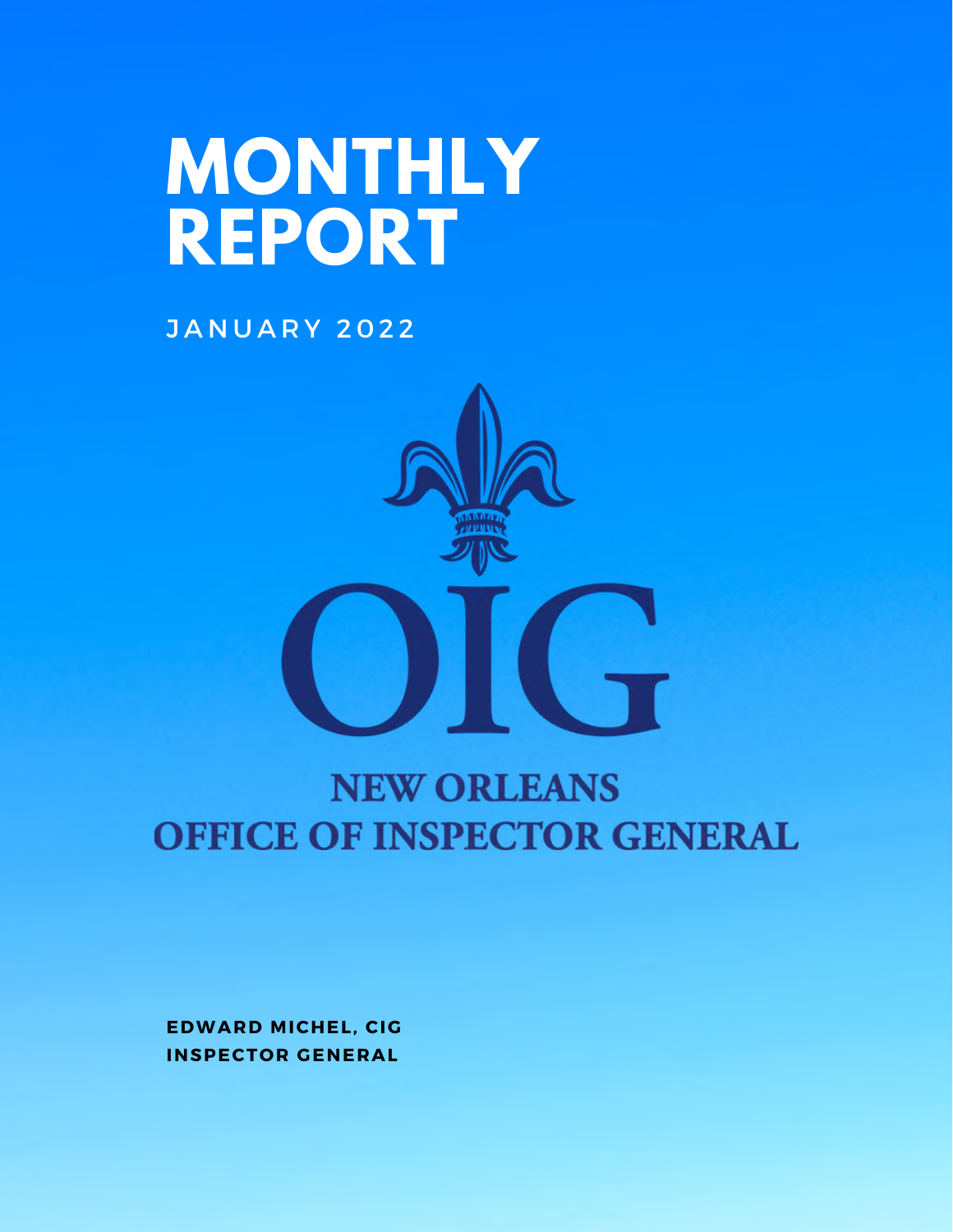## **ADMINISTRATION DIVISION**



**1,832**

Number of registered Twitter followers

### **ADMINISTRATION**

The Office Manager is responsible for the following ongoing tasks:

- Reviewing applications for the Criminal Investigator, and Evaluator vacancies
- Organizing and securing OIG personnel files and creating a comprehensive filing system
- Coordinating and maintaining the OIG vehicle service records and travel logs
- Coordinating the OIG records management activities
- Reconciling 2021 Year-end purchases and preparing for the 2021 Budget close-out
- Preparing the 2022 Purchase Orders for the 2022 OIG purchases

### **INFORMATION SECURITY**

The OIG Information Security Manager is responsible for the following tasks to maintain the OIG's information technology (IT) integrity

- Technical Support
- Hardware and Software Updates
- Communication and Coordination
- Consultation for IT Purchases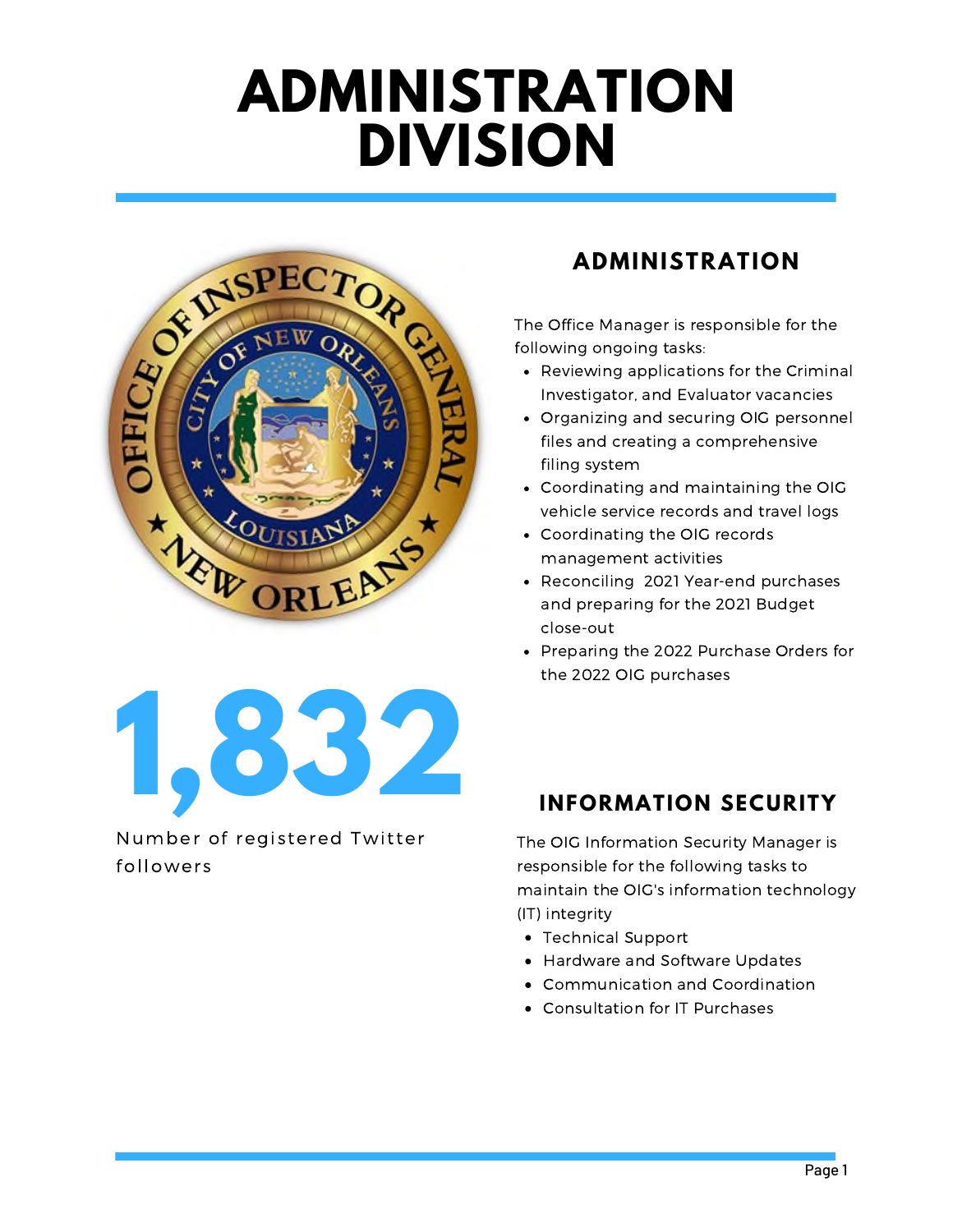## **AUDIT & REVIEW DIVISION**

The Audit and Review Division conducts financial audits, attestations, compliance, and performance audits of City programs and operations. Auditors test for appropriate internal controls and compliance with laws, regulations and other requirements.



The Audit and Review Division has the following projects in process:

- BRASS Procurement System
- Orleans Parish Communications District (OPCD) Expenditures
- Department of Public Works (DPW)/SW&B Coordination
- Safety and Permits City Employee Inspections

#### **Project Phase Descriptions:**

**Planning** - includes background research, data gathering, initial interviews, and/or internal controls assessment.

**Fieldwork** - includes data and statistical analyses, interviews, testing of procedures, onsite observations, and/or physical inspections.

**Draft Report** - includes data and statistical reviews, documenting fieldwork results, initial report writing, revisions and internal Quality Assurance Review (QAR) prior to supervisory review.

**Supervisory Review** - includes the review by both Deputy Inspector General and First Assistant Inspector General to ensure sufficiency and appropriateness of evidence, adequate fieldwork procedures, and proper conclusions, content, presentation and readability.

**Legal Review** - Report review by in-house General Counsel and/or outside Legal Counsel to ensure appropriate and proper legal citations and/or interpretations.

**IG Review** - Report review by the Inspector General based on corrections and recommended changes resulting from the Legal Review.

**30-Day Comment Period** - 30-day deadline for the department to review the draft report and submit management responses for inclusion in the final report.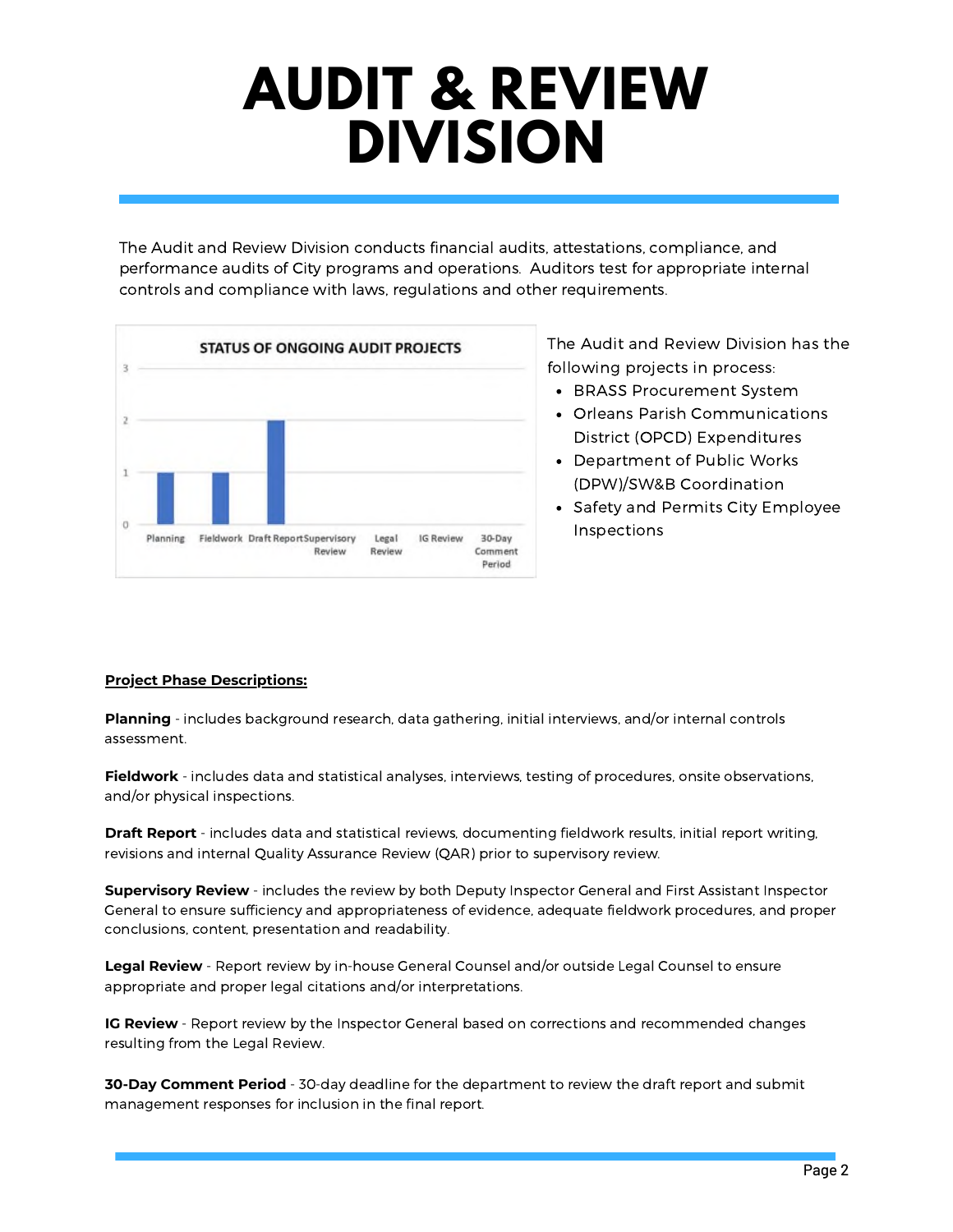## **MEASURING PROGRESS**

### **AUDIT AND REVIEW DIVISION**

The following information provides a summary of the Audit Division's project phase and a summary of the audit objectives.

| <b>Project Name</b>                                                                                                                                                                                                                                  | Project Phase <sup>1</sup> | Anticipated <sup>2</sup><br><b>Completion Date</b> |  |  |  |
|------------------------------------------------------------------------------------------------------------------------------------------------------------------------------------------------------------------------------------------------------|----------------------------|----------------------------------------------------|--|--|--|
| DPW/S&WB Coordination                                                                                                                                                                                                                                | Draft Report               | 3/31/2022                                          |  |  |  |
| Summary of Objectives: To determine if the City of New Orleans and S&WB have sufficient<br>policies and procedures relevant to coordinating the \$2 billion Capital Improvement Program<br>and that the internal controls are operating effectively. |                            |                                                    |  |  |  |
| <b>BRASS Procurement System</b>                                                                                                                                                                                                                      | <b>Draft Report</b>        | 3/31/2022                                          |  |  |  |
| Summary of Objectives: To determine if management's BRASS Procurement System's internal<br>controls are designed properly and implemented and operating effectively.                                                                                 |                            |                                                    |  |  |  |
| <b>Orleans Parish Communications</b><br>District                                                                                                                                                                                                     | Planning                   | Ongoing                                            |  |  |  |
| Summary of Objectives: To determine if management's internal controls are designed<br>properly and implemented and operating effectively to ensure expenses and disbursements<br>were business-related and allowed by law.                           |                            |                                                    |  |  |  |
| Safety & Permits City Employee<br>Inspections                                                                                                                                                                                                        | Fieldwork                  | Ongoing                                            |  |  |  |
| Summary of Objectives: To determine if City employees performed on-site inspections at<br>various locations.                                                                                                                                         |                            |                                                    |  |  |  |

#### **Footnotes:**

**1** - Project phase determination is based on the objective(s), scope, and methodology for each project. It is not determined by a standard set of hours and/or phase deadline.

**2** - The completion date may be re-evaluated if necessary.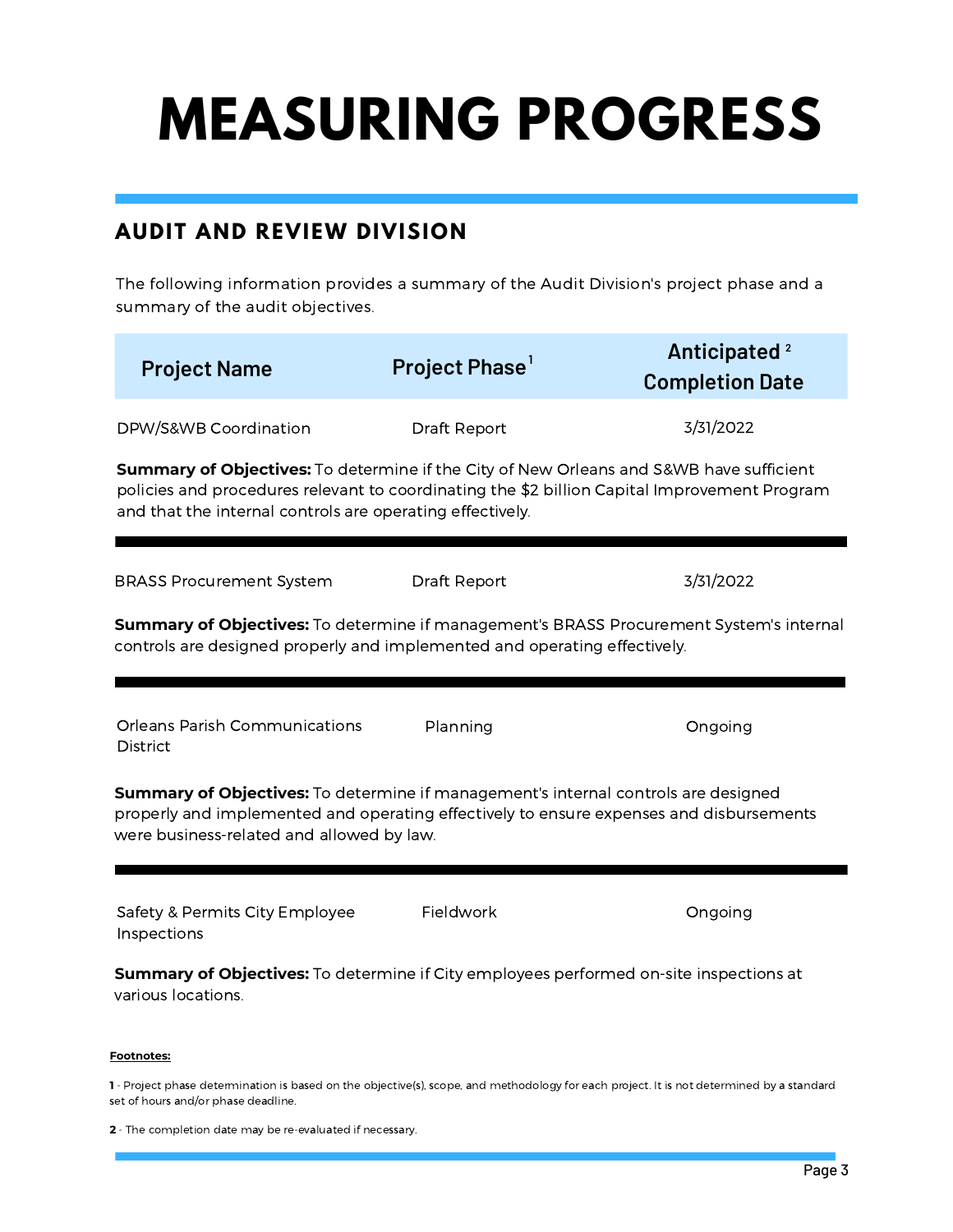## **INSPECTIONS & EVALUATIONS DIVISION**

The Inspections and Evaluations Division works to increase the efficiency, effectiveness, transparency, and accountability of City programs, agencies, and operations. Evaluators conduct independent, objective, empirically based and methodically sound inspections, evaluations, and performance reviews.



The Inspections & Evaluations Division has the following projects in process:

- Firefighters' Pension Fund Governance
- NOLA 311 Potholes

#### **Project Phase Descriptions:**

**Planning** - includes background research, data gathering, initial interviews, and/or internal controls assessment.

**Fieldwork** - includes data and statistical analyses, interviews, testing of procedures, onsite observations, and/or physical inspections.

**Draft Report** - includes data and statistical reviews, documenting fieldwork results, initial report writing, revisions and internal Quality Assurance Review (QAR) prior to supervisory review.

**Supervisory Review** - includes the review by both Deputy Inspector General and First Assistant Inspector General to ensure sufficiency and appropriateness of evidence, adequate fieldwork procedures, and proper conclusions, content, presentation and readability.

**Legal Review** - Report review by in-house General Counsel and/or outside Legal Counsel to ensure appropriate and proper legal citations and/or interpretations.

**IG Review** - Report review by the Inspector General based on corrections and recommended changes resulting from the Legal Review.

**30-Day Comment Period** - 30-day deadline for the department to review the draft report and submit management responses for inclusion in the final report.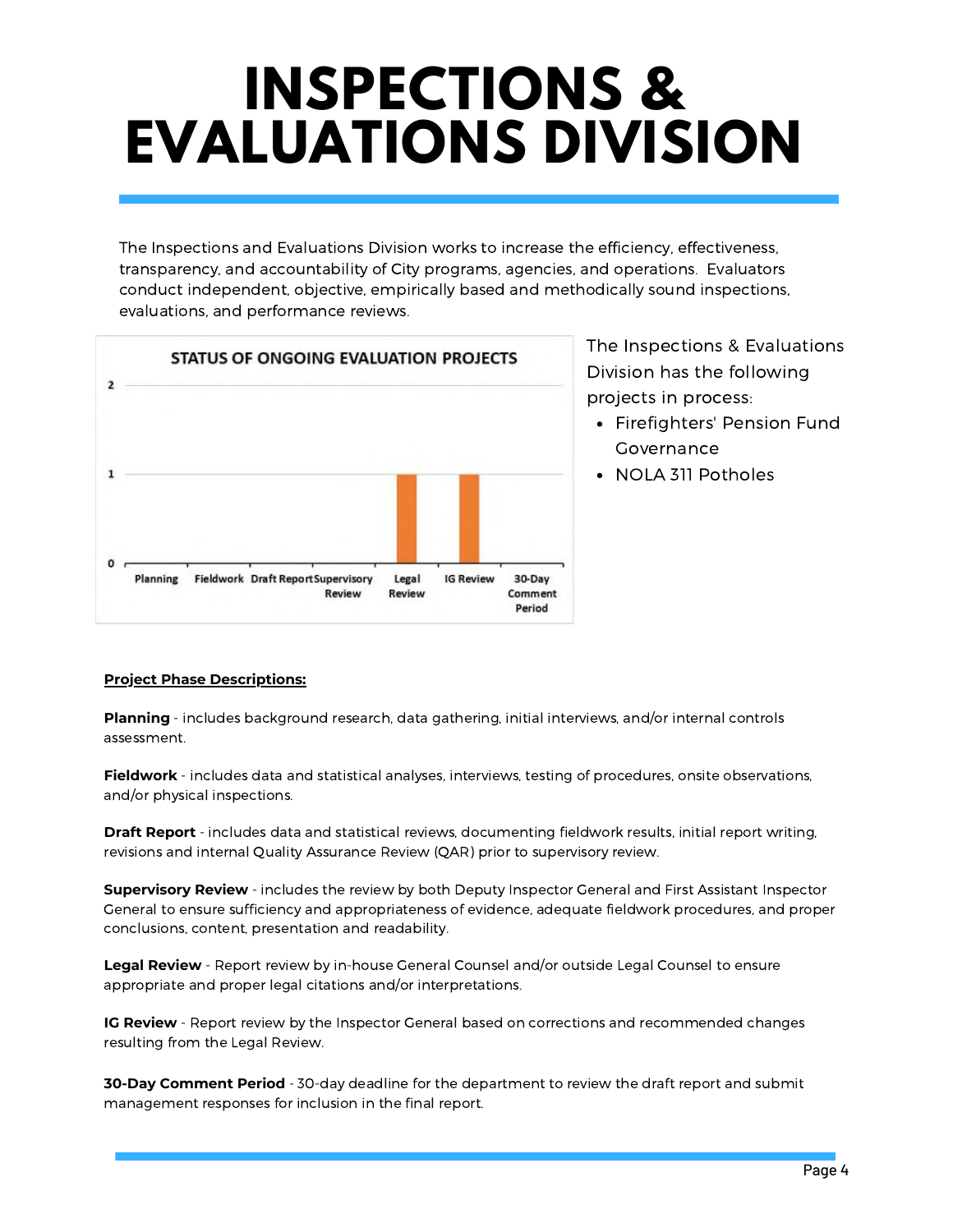# **MEASURING PROGRESS**

### **INSPECTIONS AND EVALUATIONS DIVISION**

The following information provides a summary of the Inspections and Evaluations Division's project phase and a summary of the each project's objectives.

| <b>Project Name</b>                             | Project Phase <sup>1</sup>                                                                                                                                                              | Anticipated <sup>2</sup><br><b>Completion Date</b> |
|-------------------------------------------------|-----------------------------------------------------------------------------------------------------------------------------------------------------------------------------------------|----------------------------------------------------|
| Firefighters' Pension<br><b>Fund Governance</b> | Legal Review                                                                                                                                                                            | 3/31/2022                                          |
| consider risks.                                 | Summary of Objectives: To determine if the Firefighters' Pension Fund investment policies<br>and practices are consistent with authoritative sources and best practices, and adequately |                                                    |

NOLA 3-1-1- Potholes IG Review 3/31/2022

**Summary of Objectives:** To determine if the City properly and timely triages and resolves complaints received for the reporting of potholes on streets throughout the community.

#### **Footnotes:**

**1** - Project phase determination is based on the objective(s), scope, and methodology for each project. It is not determined by a standard set of hours and/or phase deadline.

**<sup>2</sup>** - The completion date may be re-evaluated if necessary.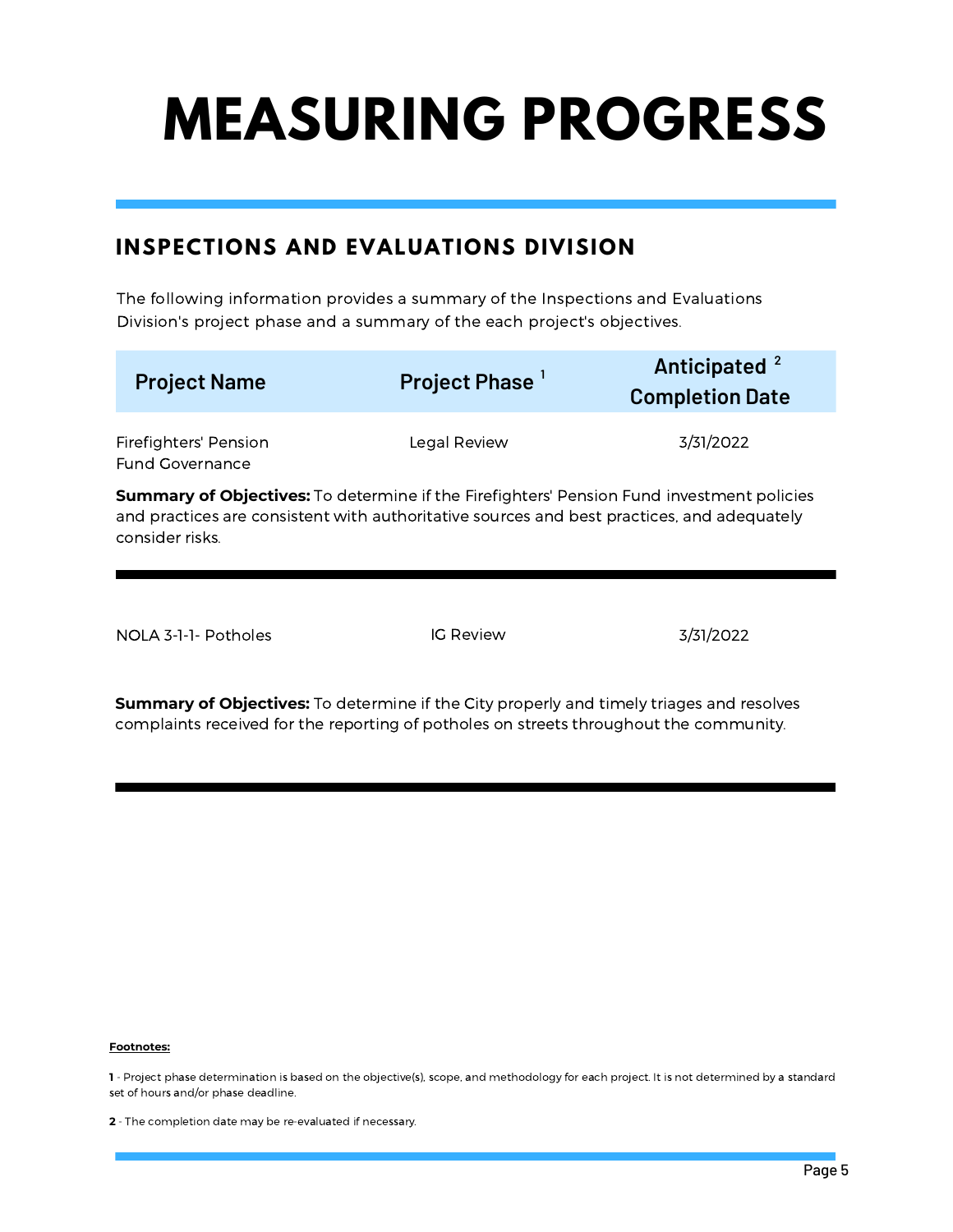## **INVESTIGATIONS DIVISION**

### **ADMINISTRATIVE INVESTIGATIONS (JANUARY HIGHLIGHTS)**

Issued a Request for Documents to the Office of Secondary Employment.

Issued a Request for Documents to the Bureau of Treasury.

Issued a Request for Documents to the Sewerage and Water Board.

DPW issued a press release on January 7th, 2022 in which they stated:

*Following recommendation from the New Orleans Office of Inspector General, the Parking Division will begin fully enforcing Section 154-874, Restricted Areas of Parking Spaces for Registered Vehicles with Disabilities, and Section 154-1093, Use by Mobility Impaired/Disabilities.*

### **CRIMINAL INVESTIGATIONS (JANUARY HIGHLIGHTS)**

#### **Former City of New Orleans Building Inspector Sentenced**

Kevin Richardson was sentenced on January 13, 2022 by United States District Judge Susie Morgan to thirty (30) months in the Bureau of Prisons for violating Title 18, United States Code, Sections 1952(a)(3) and 2, use of an interstate facility with intent to carry on unlawful activity. The US Attorney's Office for the Eastern District of Louisiana issued a press release in which it credited the OIG with participating in the investigation along with the Housing and Urban Development, Office of Inspector General, and the Department of Homeland Security, Office of Inspector General.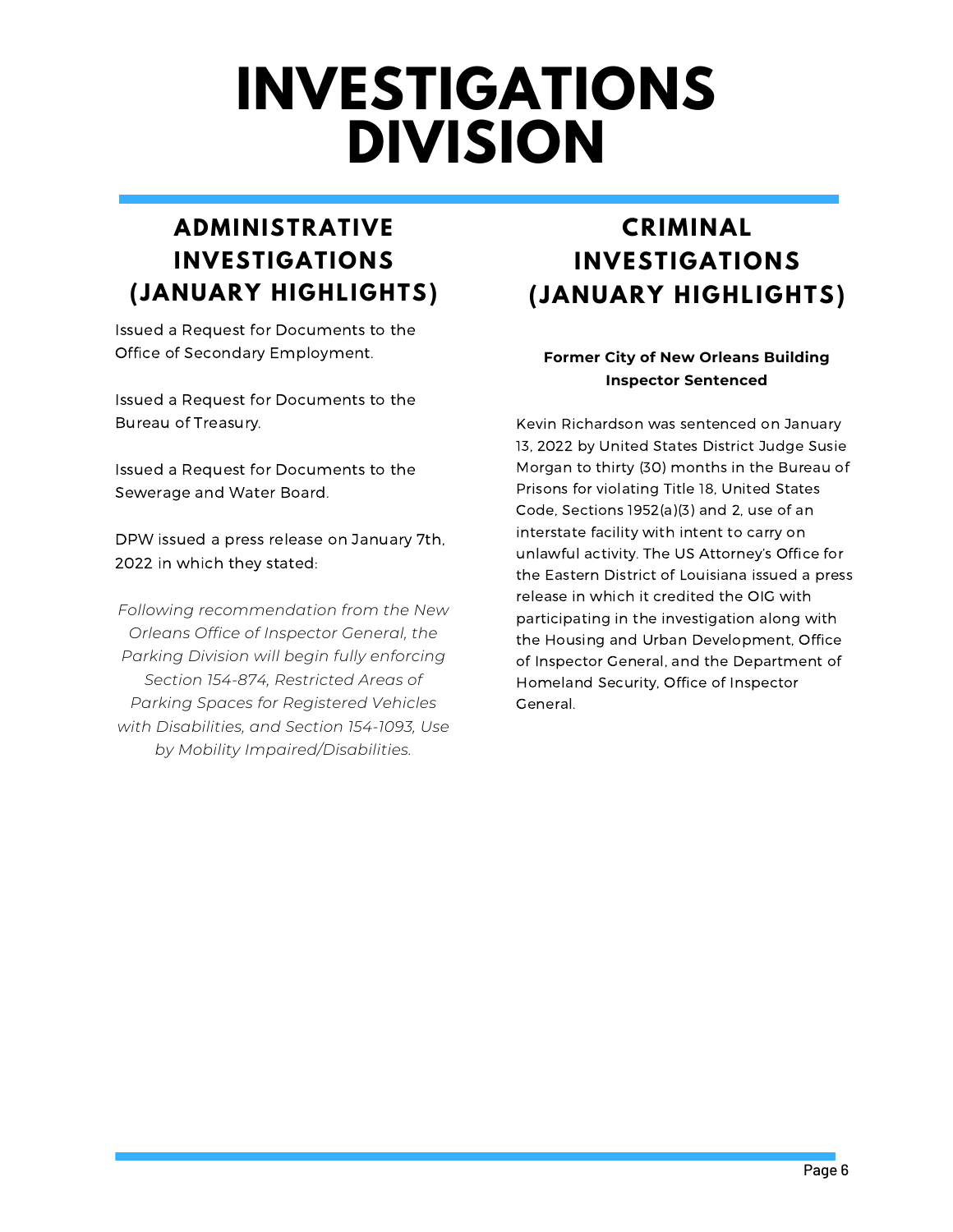## **INVESTIGATIONS DIVISION**

U.S. Attorneys » Eastern District of Louisiana » News

#### **Department of Justice**

U.S. Attorney's Office

Eastern District of Louisiana

#### FOR IMMEDIATE RELEASE

Tuesday, January 18, 2022

**SHARE** 

### **Former City of New Orleans Building Inspector Sentenced**

NEW ORLEANS, LA - The U.S. Attorney's Office announced today that KEVIN RICHARDSON, 59, of New Orleans, was sentenced on January 13, 2022 by United States District Judge Susie Morgan to thirty (30) months in the Bureau of Prisons for violating Title 18, United States Code, Sections 1952(a)(3) and 2, use of an interstate facility with intent to carry on unlawful activity.

According to the court documents, **RICHARDSON** was employed as a building inspector for the City of New Orleans and utilized the internet-based City of New Orleans' LAMA system to alter and/or delete city documents and submit material information. He solicited and accepted approximately \$65,000 in bribe payments from individuals seeking favorable inspection reports and certificates of completion for properties that did not comply with the city and state building codes and for properties that had not been inspected. He also paid bribe money to a City of New Orleans permit analyst for the issuance of permits without proper documentation and plan review.

RICHARDSON's sentence will be followed by one (1) year of supervised release. He was also ordered to pay a mandatory \$100 special assessment fee.

This matter was investigated by the City of New Orleans Office of Inspector General, Housing and Urban Development, Office of Inspector General, and the Department of Homeland Security, Office of Inspector General. Assistant United States Attorney Tracey N. Knight is prosecuting the matter.

Topic(s): **Financial Fraud Public Corruption**  Component(s): USAO - Louisiana, Eastern

Updated January 18, 2022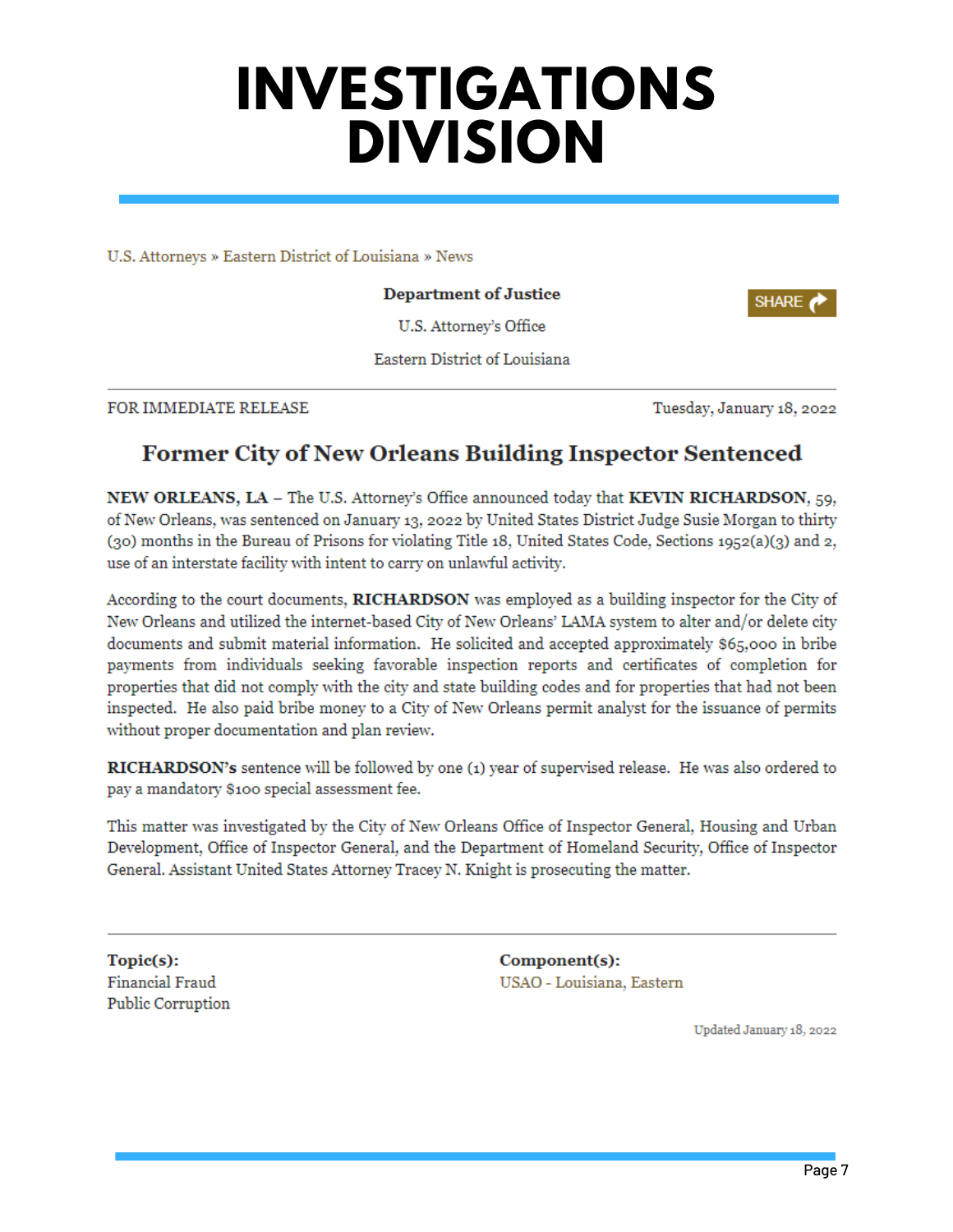# **MEASURING PROGRESS**

### **INVESTIGATIONS DIVISION**

The Investigations Division conducts criminal and administrative investigations involving City of New Orleans employees, contractors, and vendors that receive City funds. Investigators also work with local, state, and federal partners to conduct joint investigations. The Investigations Division is also available to provide fraud awareness training to City employees and to engage in other outreach programs with businesses and citizens.

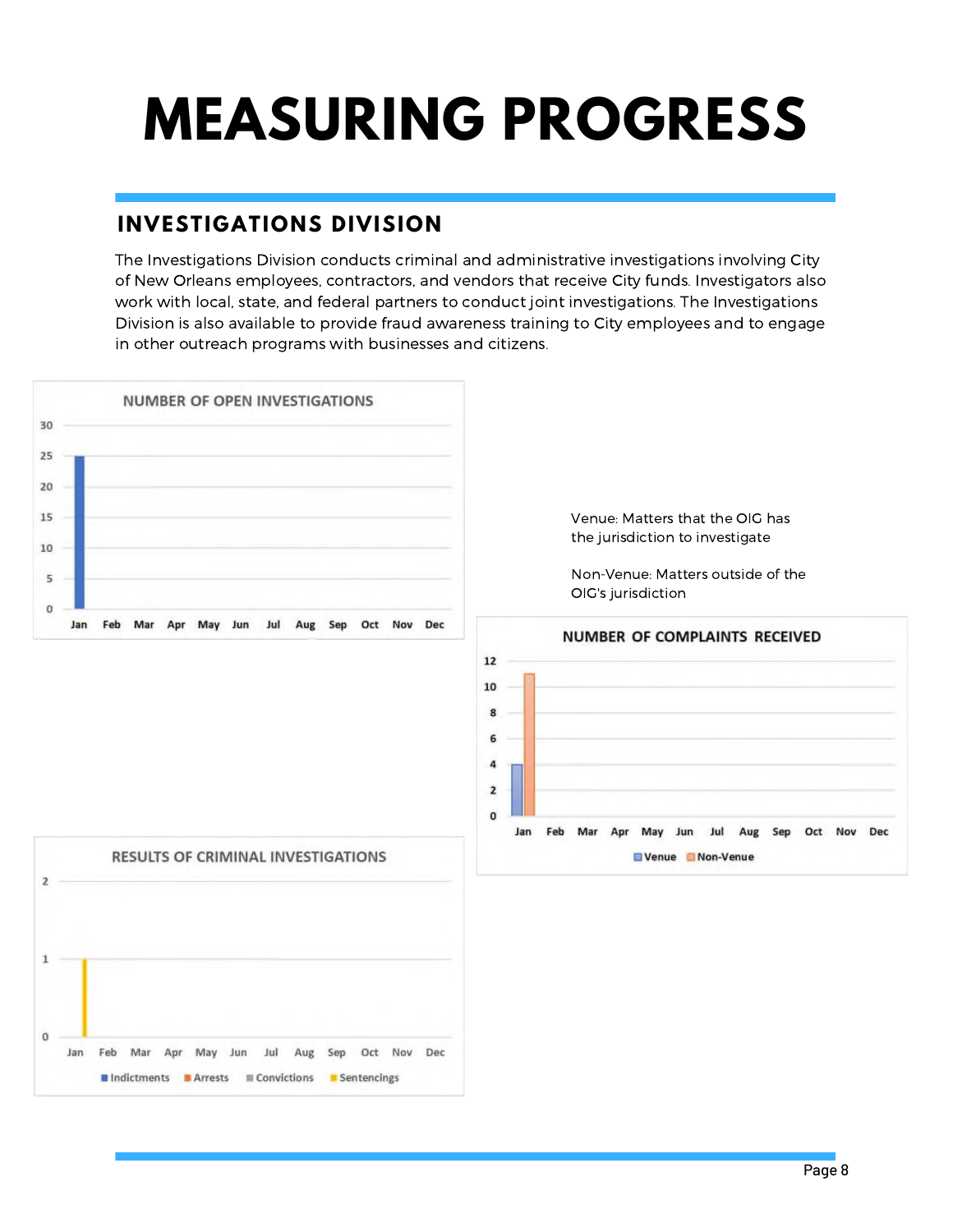# **2022 BUDGET**

| <b>Funding:</b>           | \$3,581,754              |                      |
|---------------------------|--------------------------|----------------------|
| Expenditures:             | <b>Encumbered Amount</b> | <b>Actual Amount</b> |
| Personnel                 | \$2,774,788              | \$107,721            |
| Operating                 | \$277,089                | \$1,443              |
| <b>Total Expenditures</b> | \$3,051,877              | \$109,164            |
| <b>Fund Balance</b>       | \$529,877                |                      |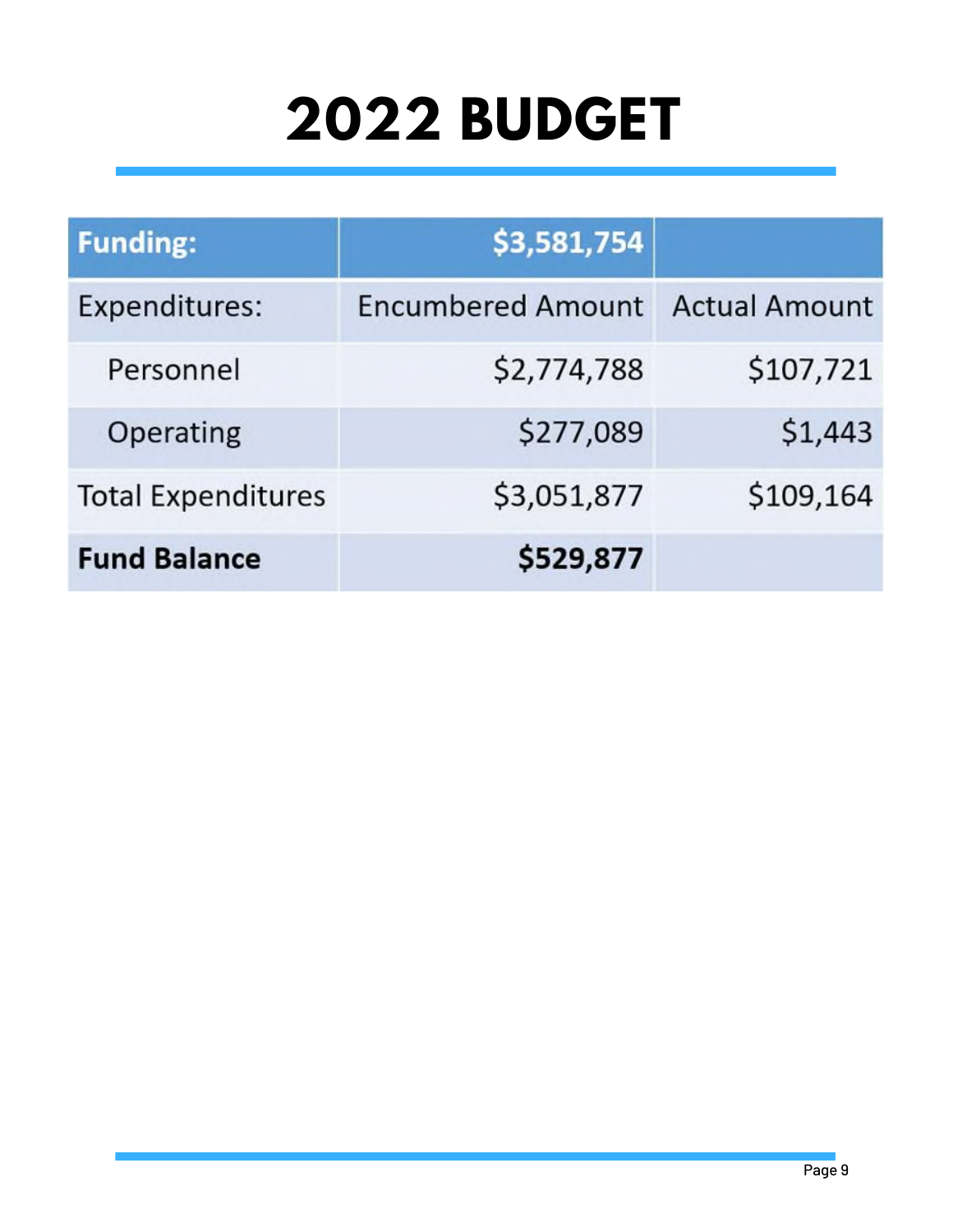## **2021 BUDGET**

| <b>Funding:</b>           | \$3,484,529 |
|---------------------------|-------------|
| Expenditures:             | Amount      |
| Personnel                 | \$2,002,923 |
| Operating                 | \$1,037,494 |
| <b>Total Expenditures</b> | \$3,040,416 |
| <b>Fund Balance</b>       | \$444,113   |

The OIG Fund Balance is reported as of January 4, 2022. However, the final 2021 budget close-out will occur in by late February, and the final 2021 Fund Balance will be reported separately in the March 2022 monthly report.

Note: in 2021 there were several personnel vacancies including that of a General Counsel and a permanent Inspector General.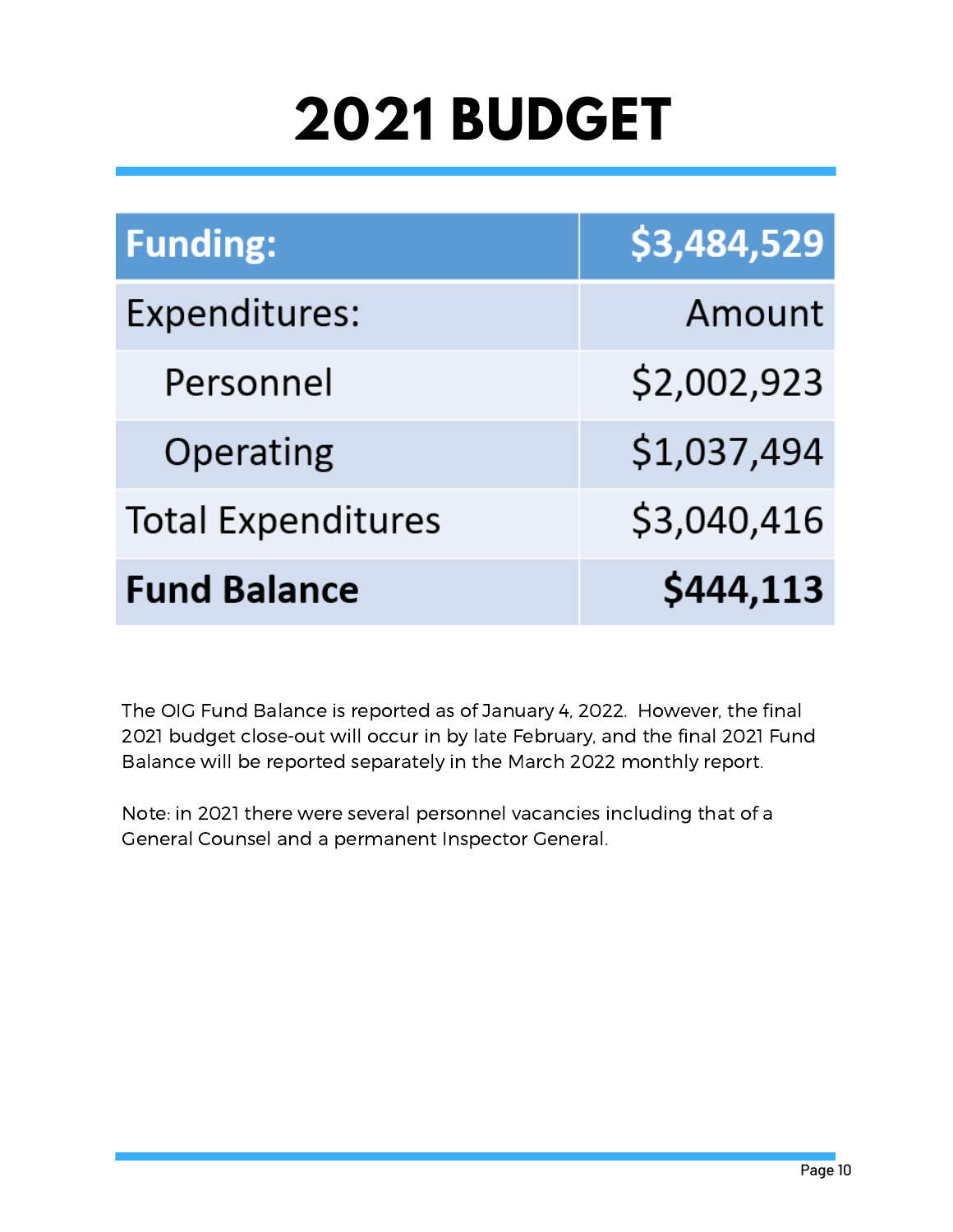## **OIG IN THE NEWS**



**City of New Orleans Mayor LaTova Cantrell** 

**FOR IMMEDIATE RELEASE** Jan. 7. 2022

For Media Inquiries Only communications@nola.gov  $(504) 658 - 4945$ 

#### City Announces Changes for Vehicles with Mobility-Impaired **Parking Credentials**

NEW ORLEANS - The City of New Orleans Department of Public Works' Parking and Towing Divisions today announced that changes to parking enforcement for vehicles with mobility impaired parking credentials will begin Monday, Jan. 24, 2022.

Following recommendation from the New Orleans Office of Inspector General, the Parking Division will begin fully enforcing Section 154-874 Restricted Areas of Parking Spaces for Registered Vehicles with Disabilities.. and Section 154-1093 Use by Mobility Impaired/Disabilities, specifically that motor vehicles bearing special parking credentials for mobility impaired persons or persons with disabilities may be parked for a period of up to three hours without payment, regardless of meter fares otherwise applicable to the parking space.

Motor vehicles parked at these metered locations will now be required to provide proof of payment to a meter after three hours by displaying a receipt from the pay station/meter on the dashboard of the vehicle, or by using the Park Mobile Payment App. Failure to supply this information will result in a parking citation.

Standard parking enforcement protocol includes regulating parking meters, ticket writing, towing and vehicle booting. Parking Enforcement can be requested 24/7 by calling  $(504) 658 - 8100.$ 

Motor vehicles bearing special parking credentials for mobility impaired persons or persons with disabilities may currently park for a period of up to three hours without payment, regardless of meter fares otherwise applicable to the parking space, as long as the vehicle meets all other parking requirements. Residents are reminded to reference the Parking 101 guide from the City's Parking Division to avoid citations and ensure that their vehicle is parked safely. For more information regarding Mobility Impaired Hang Tags and Plates, please visit the Louisiana Office of Motor Vehicles.

For any questions regarding these changes or any parking enforcement questions in general, please call the City of New Orleans Department of Public Works' Parking Division at (504) 658-8100.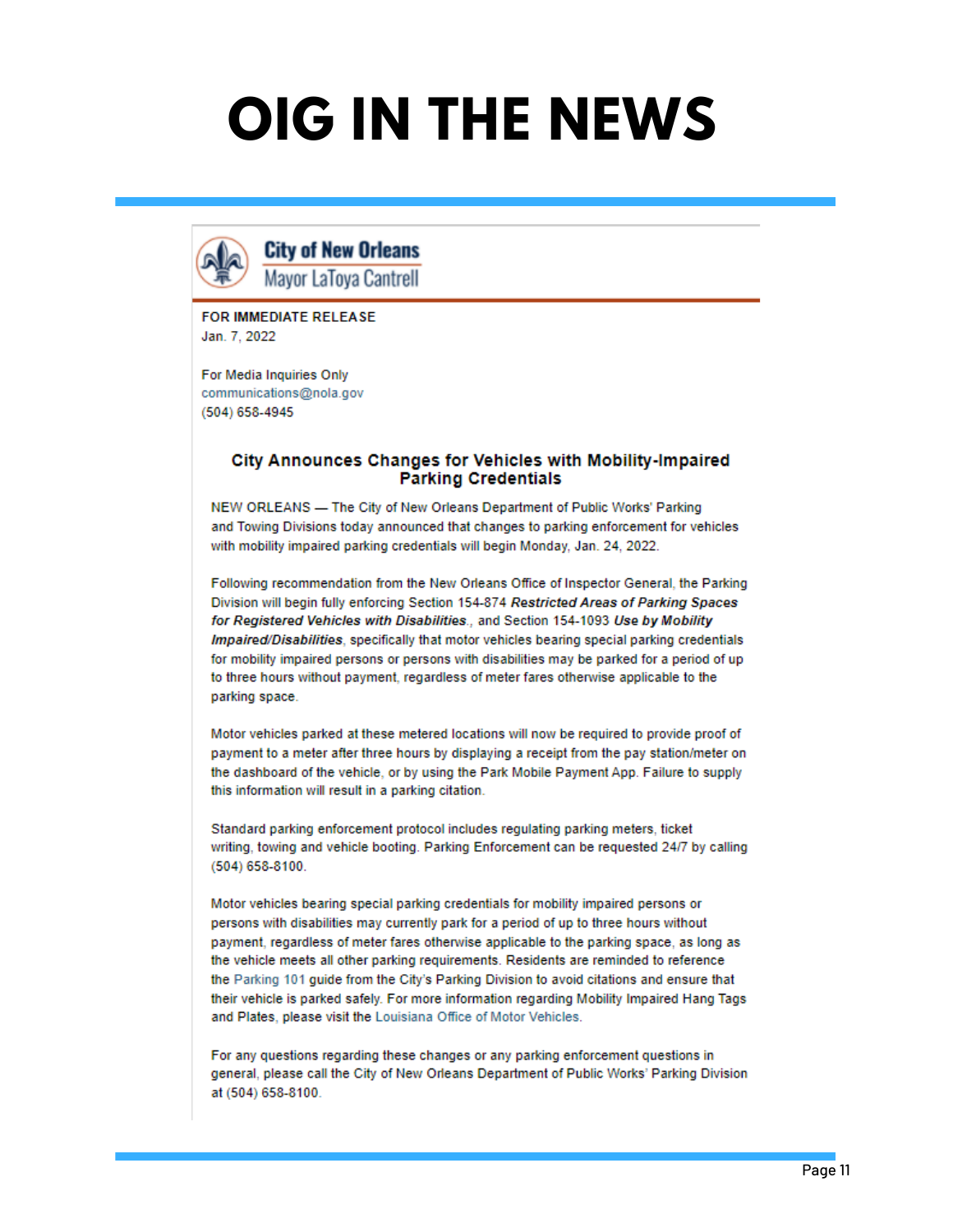# **OIG ON SOCIAL MEDIA**



New Orleans OIG @NOLAOIG

Great meeting today with Stella Cziment, the Interim Independent Police Monitor as we discussed ongoing initiatives.



7:08 PM - Jan 6, 2022 - Twitter Web App

 $\cdots$